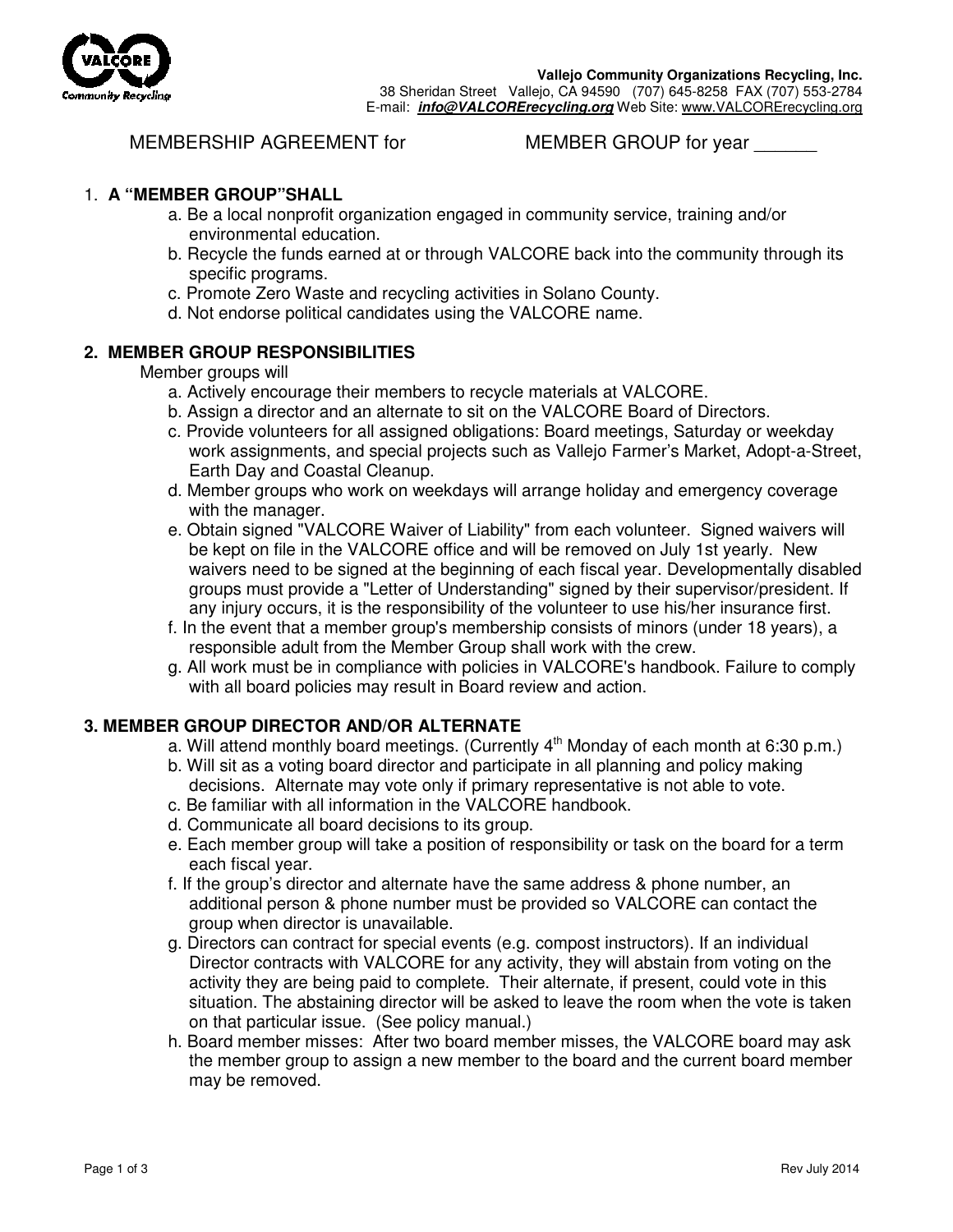# **4. MEMBER GROUP MISSED OBLIGATIONS**

If a Member Group has 3 unmade up misses (board meetings and/or workdays) on the books, they will be dropped as a member group.

- a. The Board Monitor will send a written warning after each miss.
- b. If a group has missed an obligation, it is their responsibility to propose a makeup date and activity with the manager.
- c. Completed makeup activities will be voted on by board directors for reinstatement to full status.
- d. After the second unmade up miss, the member group funds will be held and voting privileges will be lost and not reinstated until all misses have been rectified.
- e. After the third unmade up miss, the group forfeits all impounded funds for the fiscal year and will be dropped as a member group.
- f. While a group has "misses" on the books, they will not be eligible to earn money through working on special projects.
- g. All missed obligations must be made up before the end of the following quarter in order to receive the funds earned the quarter following the miss.
- h. Money that is lost when a group is removed will be redistributed among the remaining groups.
- i. A group who resigned or was removed must reapply if they wish to rejoin VALCORE. New groups will start accruing money and their work obligations at the beginning of the next quarter unless otherwise agreed on.
- k. Penalty for misses/insufficient hours:
	- a. Board meeting: Must do a special project or work around the yard for 1.5 hours.
	- b. Non-City event miss: (This would apply to non-date specific events like Adopt-a Street, garden and yard work days.): Make-up hours are the same number of hours missed unless a special project is agreed on.
	- c. Event miss or insufficient hours:

i) If staff member(s) are used to cover the event, the affected group is docked the equivalent amount of time at the Member Group rate. This rate will be adjusted at the end of each fiscal year and is the total Member Groups annual income divided by the assigned yearly hours.

ii) If a member group doesn't complete their hours, they will be docked at the member group hourly rate.

l. Definition of misses:

 a. If a group misses more than 30% of their assigned hours for an event, they will be docked pay (as written above), and it will count as a miss. The miss can be made up, but the financial penalty will remain. For example, if a group is assigned 10 hours and only works 6.5 hours, they have fulfilled 65% of their obligation. Therefore, the group will have a miss on the books and will be docked 3.5 hours.

## **5**. **FINANCIAL**

a. Member groups earn funds by fulfilling all assigned obligations, contracting for special projects, or directly through CRV donations via the account group program.

## **6. FUND DISBURSEMENT**

a. Member groups will receive a share of the quarterly earnings received through the sale of commodities. Funds shall be disbursed quarterly as follows:

1. Any money paid to a redemption customer as recorded on the Daily Logs shall be repaid to the redemption account in full.

- 2. All hauling fees shall be paid if not already deducted from the payment received.
- 3. All processing and administration fees will be transferred into the payroll account.